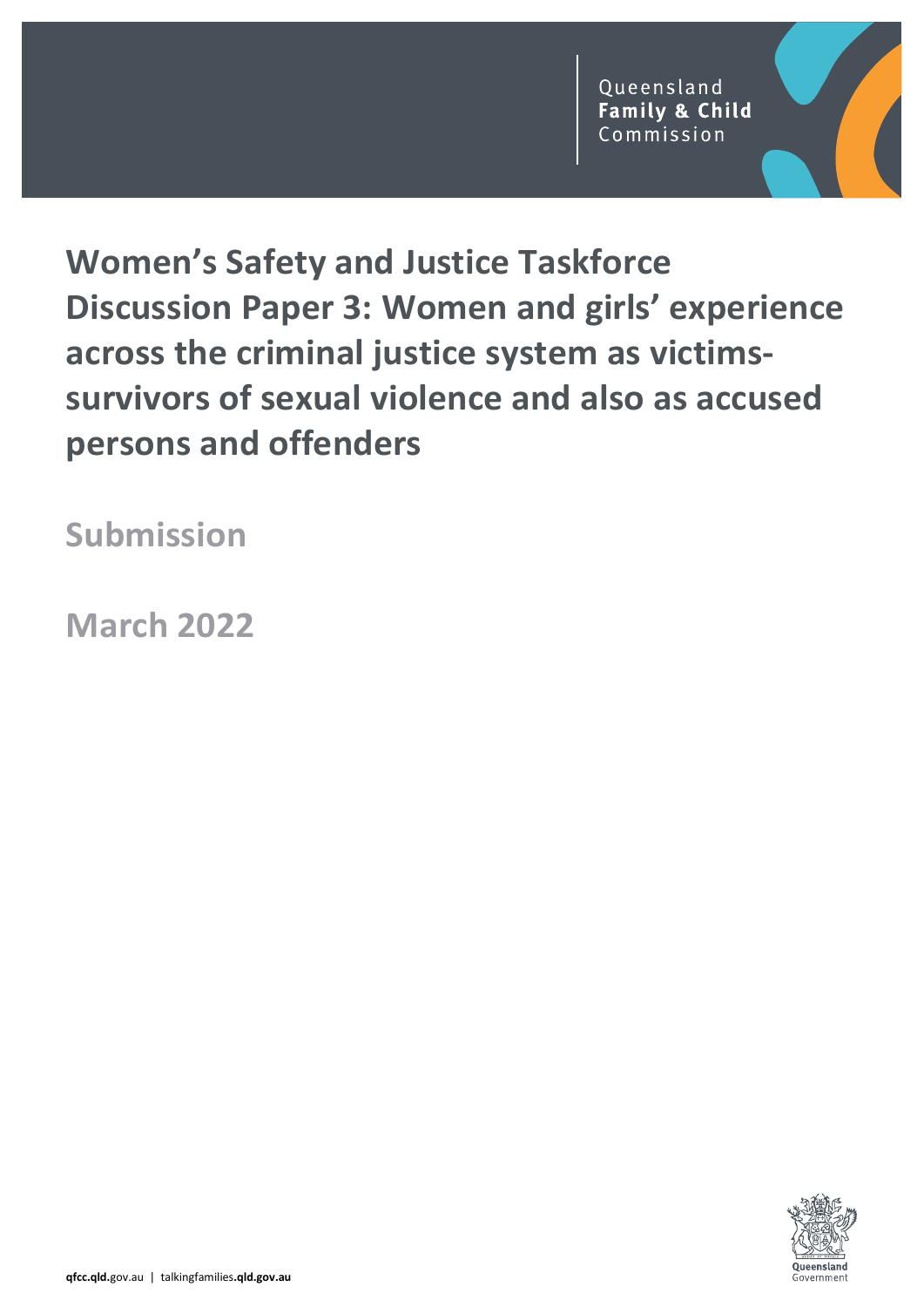

## Contents

| Women and girls' experience of the criminal justice system as accused persons and offenders 10 |  |
|------------------------------------------------------------------------------------------------|--|
|                                                                                                |  |
|                                                                                                |  |
|                                                                                                |  |
|                                                                                                |  |
|                                                                                                |  |

**Queensland Family and Child Commission** PO Box 15217 Brisbane City East QLD 4002 gfcc.qld.gov.au

For any information about this submission please contact Senior Advisor, Strategic Policy Email: policy@qfcc.qld.gov.au Phone: 07 3900 6000

Reference: D22/2957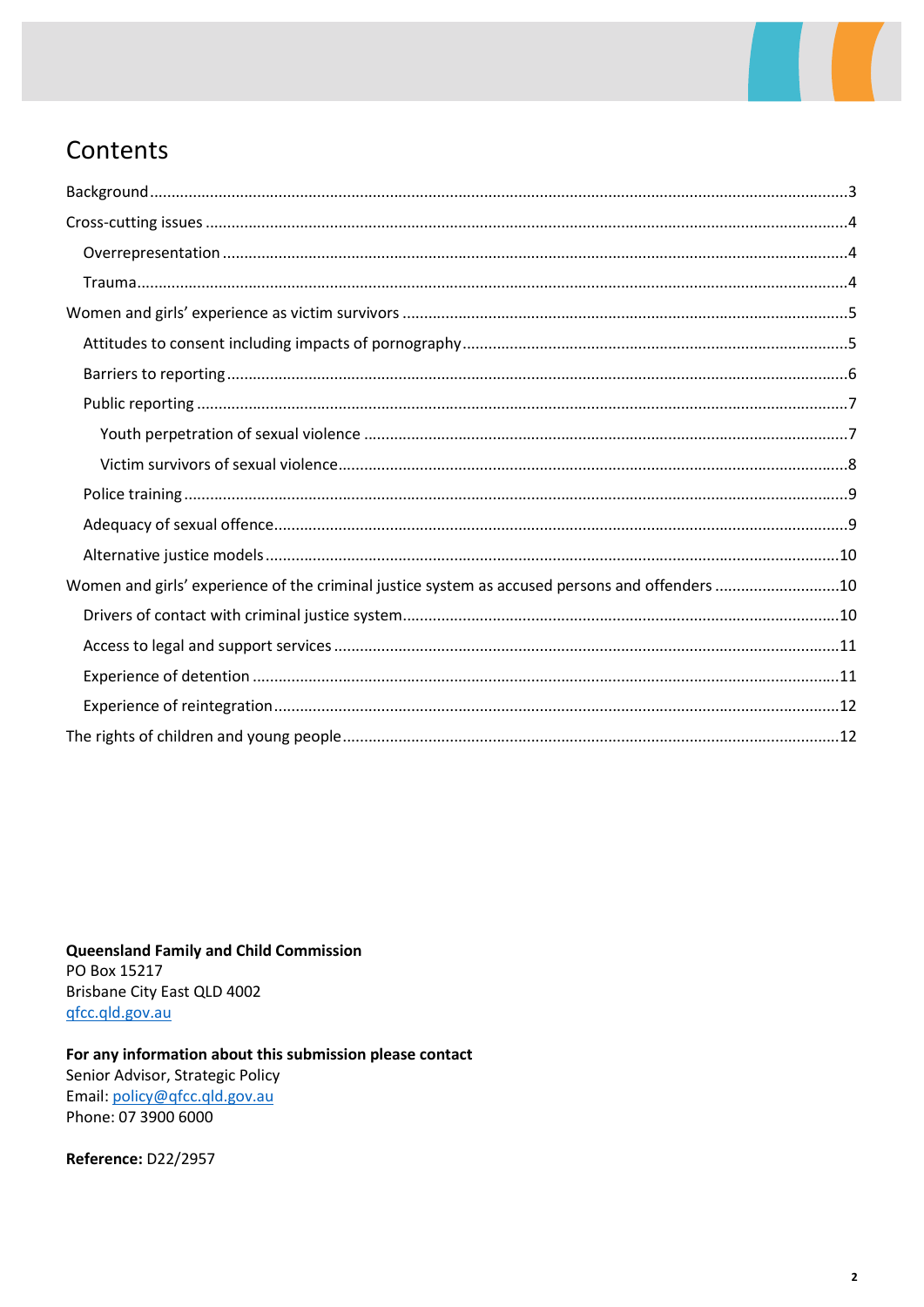

## Background

The Queensland Family and Child Commission (QFCC) is pleased to provide a submission regarding third discussion paper of the Women's Safety and Justice Taskforce (the Taskforce): Women's and girls' experience across the criminal justice system as victim-survivors of sexual violence and also as accused persons and offenders (the Discussion Paper).

The QFCC is a statutory body of the Queensland Government responsible for promoting the safety, wellbeing and best interests of children and young people.<sup>1</sup> This includes advocating for the voices of children to be heard and their views to be taken into consideration in all decisions affecting them.<sup>2</sup>

As children and young people are an invaluable source of information on the issues that impact them, the QFCC has spoken with members of our Youth Advisory Council about specific issues raised in the Discussion Paper and included their experiences and perspectives in this response.

This submission will respond to sections of the Discussion Paper that align with the QFCC's legislative responsibilities. In addition, the Taskforce will have the opportunity to speak directly to members of the QFCC Youth Advisory Council in Rockhampton and Brisbane.

This submission will also refer to the QFCC's previous submissions to the Taskforce in response to the first discussion paper Options for legislating against coercive control and the creation of a standalone domestic violence offence (first discussion paper) and the second discussion paper Women and girls' experience of the criminal justice system (second discussion paper) where relevant.<sup>3</sup>

As Australia is a signatory to the United Nations Convention on the Rights of the Child, all children in Australia, including in Queensland, have a right to grow up in an environment free from sexual abuse, and where their best interests are paramount.<sup>4</sup> The QFCC welcomes any changes which uphold these rights and improve systems which respond to and prevent sexual violence towards girls and women.

<sup>&</sup>lt;sup>1</sup> Family and Child Commission Act 2014 (Qld), s.4.

<sup>&</sup>lt;sup>2</sup> United Nations 1989, Convention on the Rights of the Child, Article 12 accessed 9 March 2022 https://www.ohchr.org/en/professionalinterest/pages/crc.aspx

<sup>&</sup>lt;sup>3</sup> Queensland Family and Child Commission, Submission to the Women's Safety and Justice Taskforce: Discussion Paper 1, July 2021, accessed 14 March 2022 https://www.qfcc.qld.gov.au/sites/default/files/2021-07/qfcc-submission-womens-safety-justice-taskforcediscussion-paper-1.pdf; Queensland Family and Child Commission, Submission to the Women's Safety and Justice Taskforce Discussion Paper 2, accessed 14 March 2022 https://www.qfcc.qld.gov.au/sites/default/files/2021-07/qfcc-submission-womens-safety-justicetaskforce-discussion-paper-2.PDF

<sup>4</sup> United Nations Convention on the Rights of the Child, Articles 3 and 19 accessed 9 March 2022 https://www.ohchr.org/en/professionalinterest/pages/crc.aspx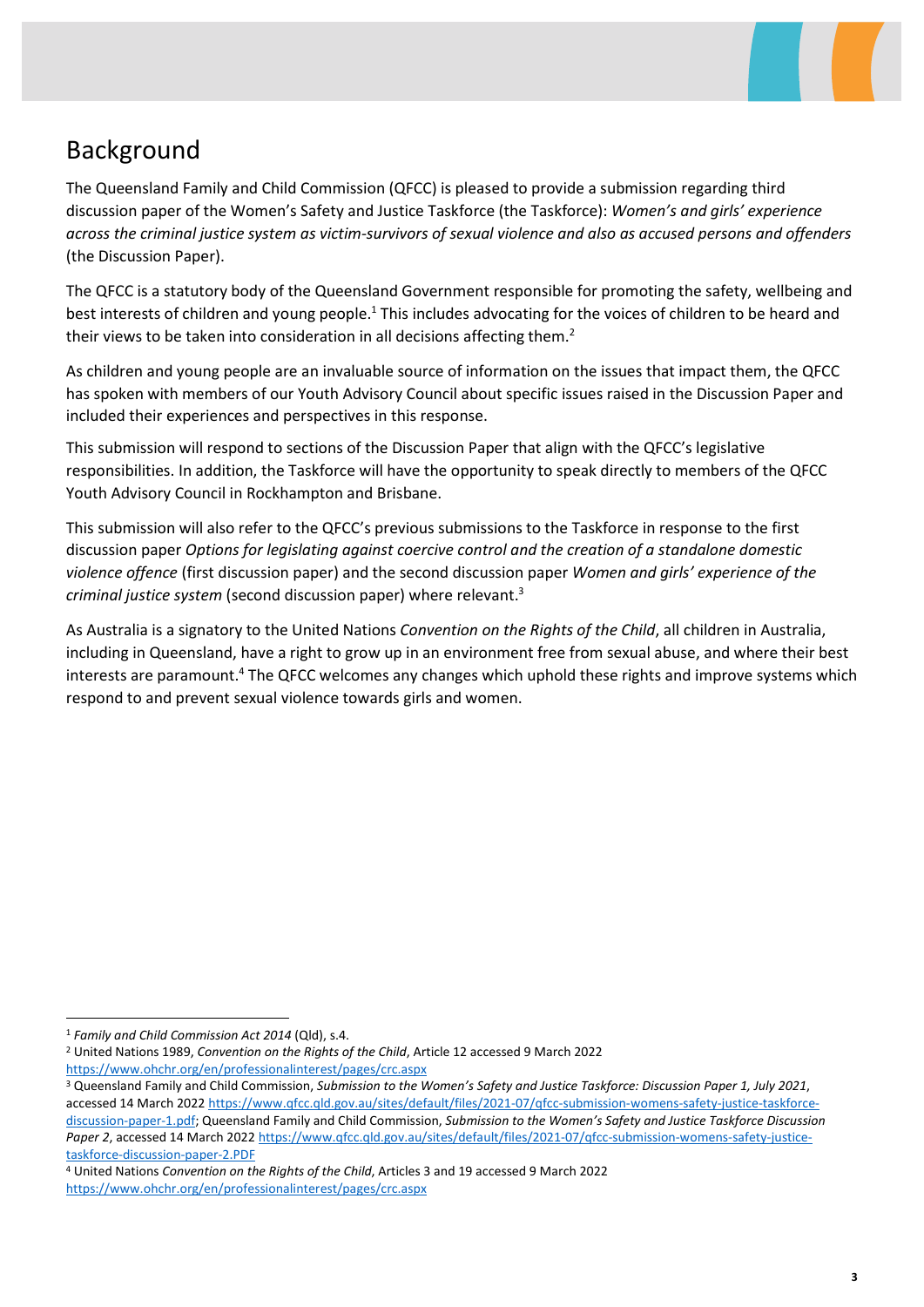## Cross-cutting issues

#### Over-representation

The Discussion Paper outlines the over-representation of Aboriginal and Torres Strait Islander women and girls both as victims of sexual violence and within the criminal justice system.<sup>5</sup>

The QFCC acknowledges the work of the Aboriginal and Torres Strait Islander Social Justice Commissioner June Oscar AO and suggests consideration of the findings of Wiyi Yani U Thangani (Women's Voices): Securing Our Rights, Securing Our Future Report regarding the over-representation of Aboriginal and Torres Strait Islander women and girls' as victims of sexual violence and within the criminal justice system, and the responses needed.<sup>6</sup>

Wiyi Yani U Thangani reported that Aboriginal and Torres Strait Islander women are three and a half times more likely than non-Indigenous women to be the victim of sexual assault and that children and young women under 24 years are most at risk.<sup>7</sup>

Aboriginal and Torres Strait Islander women and girls spoke of how they have inherited the pain and trauma of generations of violence against their peoples, and how they continue to experience harms through inequality, discrimination and marginalisation.<sup>8</sup>

Wiyi Yani U Thangani states that cultural strengths must be restored as a source of healing and that long-term investment in Aboriginal and Torres Strait Islander community organisations is needed.<sup>9</sup> The QFCC encourages the Taskforce to consider the work of the Ngaanyatjarra Pitjantjatjara Yankunytjatjara Women's Council, as an example of what a community organisation led by women's law, culture and authority can achieve.<sup>10</sup>

Wiyi Yani U Thangani also outlines the drivers of Aboriginal and Torres Strait Islander women's and girls' overrepresentation within the criminal justice system in detail, stating responses must include greater cultural competence of police, equal partnerships between community and police, effective diversionary programs, alternative sentencing options and justice reinvestment. $11$ 

#### Trauma

There is a need to better understand and improve responses to trauma at each point across the criminal justice system, while acknowledging the value of trauma informed practice to improve service delivery and minimise harm.<sup>12</sup>

During consultations with young women about their experiences of sexual violence, the QFCC was told that having to confront the perpetrator and relive events under the scrutiny of the legal system is an inherently traumatic process for victims. Young women also said that they felt the stakes were so high in a criminal court process that this resulted in unimaginable stress.

<sup>&</sup>lt;sup>5</sup> Women's Safety and Justice Taskforce, Discussion Paper 3: Women and girls' experiences across the criminal justice system as victimsurvivors of sexual violence and also as accused persons and offenders, 2022, p.11-13 accessed 9 March 2022

https://www.womenstaskforce.qld.gov.au/ data/assets/pdf\_file/0010/708418/discussion-paper-3-22.2.22.pdf

<sup>&</sup>lt;sup>6</sup> Aboriginal and Torres Strait Islander Social Justice Commissioner June Oscar AO, Wiyi Yani U Thangani (Women's Voices): Securing Our Rights, Securing Our Future Report, 2020, accessed 9 March 2022 https://humanrights.gov.au/our-work/aboriginal-and-torres-straitislander-social-justice/publications/wiyi-yani-u-thangani

<sup>7</sup> Ibid, p. 129.

<sup>8</sup> Ibid, p. 126.

<sup>9</sup> Ibid, p.164. <sup>10</sup> Ibid, p.140-142 and 147.

<sup>11</sup> Ibid, p.166.

<sup>12</sup> Ibid, p.18-20.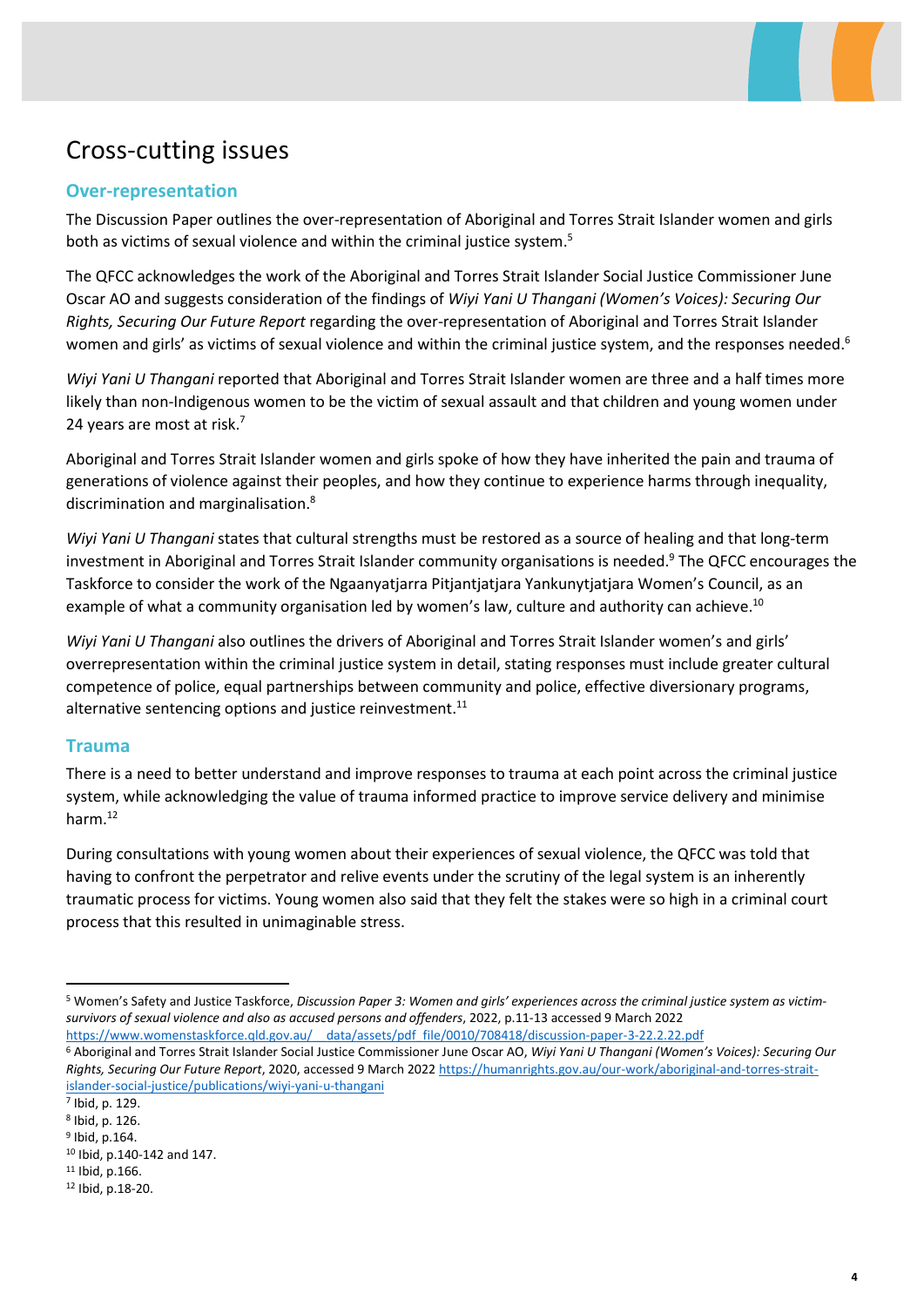The QFCC's submission to the second discussion paper highlighted the findings of the Royal Commission into Institutional Responses to Child Sexual Abuse (the Royal Commission) and urged the Taskforce to consider the distinct vulnerabilities of women and girls who have been impacted by sexual violence and the unique barriers they face in reporting sexual violence and engaging in the criminal justice system.<sup>13</sup>

The Royal Commission heard evidence that poor responses to disclosure of sexual abuse may be associated with an increased risk of negative outcomes for victim-survivors and may result in further traumatisation.<sup>14</sup> While investigating the responses to sexual abuse in an institutional context, the Royal Commission acknowledged the varied impacts of trauma on children.<sup>15</sup>

In addition to trauma-informed practices referenced in this Discussion Paper, the Taskforce could consider the implementation of child rights frameworks which seek to protect and support children through the touchpoints of the criminal justice system, shielding them from retraumatisation.

A child rights framework could include having a child-focused complaints handling system that is understood by children, where complaints are taken seriously and responded to promptly.<sup>16</sup> In addition to requirements of continuous education and training for staff to equip them with knowledge, skills and awareness to keep children safe and protected from retraumatisation.<sup>17</sup>

## Women and girls' experience as victim survivors

#### Attitudes to consent including impacts of pornography

The Discussion Paper includes concern about how community attitudes to sexual violence influence victims' experiences and interactions with the criminal justice system, and how consent is generally understood and exercised in the community.<sup>18</sup>

During consultations with young women about the Discussion Paper and their experiences of sexual violence, they told the QFCC:

- the community seems more willing to accept a large percentage of women have been sexually assaulted but are not happy to accept the number of men who are perpetrators
- the community needs to be more willing to call out inappropriate behaviour when they see it instead of thinking that it is not their business to say anything
- clear policies are needed in the workplace which enforce rules and ensure there are consequences for perpetrators of assault and harassment, regardless of whether the perpetrator is a staff member or customer

<sup>&</sup>lt;sup>13</sup> Queensland Family and Child Commission, Submission to the Women's Safety and Justice Taskforce Discussion Paper 2, p.1-2 accessed 14 March 2022 https://www.qfcc.qld.gov.au/sites/default/files/2021-07/qfcc-submission-womens-safety-justice-taskforce-discussion-paper-2.PDF

<sup>&</sup>lt;sup>14</sup> Royal Commission into Institutional Responses to Child Sexual Abuse, Final Report: Volume 4, Identifying and disclosing child sexual abuse p.71 accessed 14 March 2022 https://www.childabuseroyalcommission.gov.au/sites/default/files/final\_report\_volume 4 identifying and disclosing child sexual abuse.pdf

<sup>&</sup>lt;sup>15</sup> Royal Commission into Institutional Responses to Child Sexual Abuse, Final Report: Volume 6, Making institutions child safe, p.264 and 359 accessed 14 March 2022 https://www.childabuseroyalcommission.gov.au/sites/default/files/final\_report\_-

volume 6 making institutions child safe.pdf <sup>16</sup> Ibid, p. 214.

<sup>17</sup> Ibid.

<sup>&</sup>lt;sup>18</sup> Women's Safety and Justice Taskforce, Discussion Paper 3: Women and girls' experiences across the criminal justice system as victimsurvivors of sexual violence and also as accused persons and offenders, 2022, p.36 accessed 9 March 2022 https://www.womenstaskforce.qld.gov.au/\_\_data/assets/pdf\_file/0010/708418/discussion-paper-3-22.2.22.pdf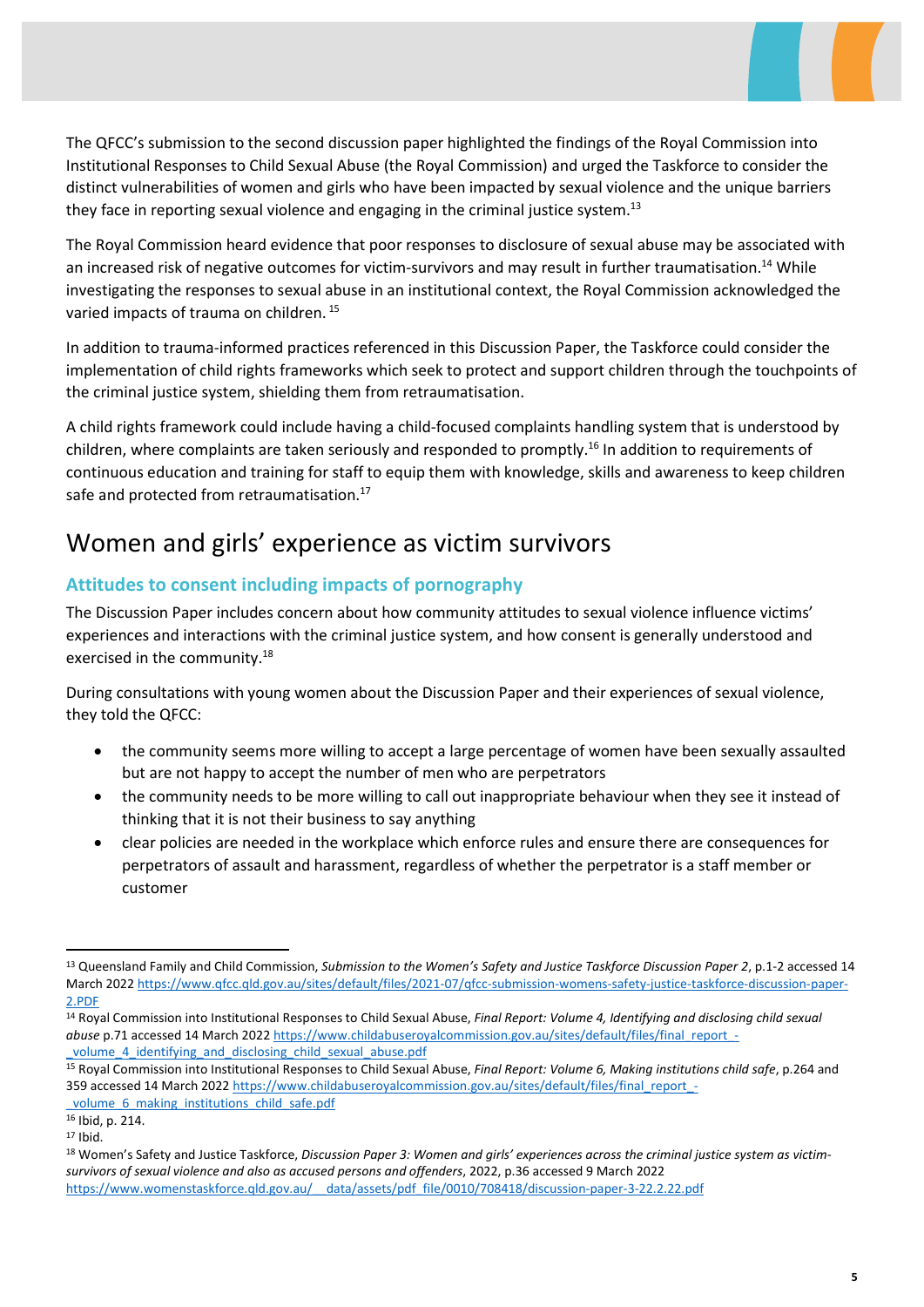- it is disappointing when women recognise the signs of sexual violence or an abusive relationship happening to other women, but do not provide advice or support until after an incident of violence has occurred, or fail to hold the perpetrator to account socially
- sexual assault is often perceived as violent penetration, however some young people's experiences of forced sexual activity may not involve penetration. The full spectrum of sexual violence needs to be understood within the community
- people may believe that sexually harassing comments are common and therefore okay, but this needs to change.

With respect to issues relating to pornography, the Discussion Paper references the 2018 Youth Sexual Violence and Abuse Steering Committee (the Steering Committee) recommendations and resultant legislation criminalising non-consensual sharing of intimate images and accompanying online educational materials.<sup>19</sup>

The online educational materials inform the community about the offence of sharing intimate images without consent and direct people to police, the eSafety Commissioner and phone counselling services.<sup>20</sup> However the 'raising awareness' recommendation of the Steering Committee goes further, requiring increased understanding and discussion about youth sexual violence, assisting and directing young people and their parents to appropriate services and equipping professionals with the tools to address youth sexual violence. $^{21}$ 

The Steering Committee noted the changing nature of advancements in communication technology and intervention opportunities.<sup>22</sup> Technology and societal norms will continue to change into the future, therefore education and support services should have the capacity to respond to the changing needs of children, young people and their families.

#### Barriers to reporting

The Discussion Paper considers the barriers victims face when disclosing sexual violence and asked for information regarding the factors victims consider when reporting, ways to increase victim confidence in the process and reduce feelings of shame and stigma.<sup>23</sup>

The QFCC's submission to the first discussion paper acknowledged that many Aboriginal and Torres Strait Islander peoples have genuine and understandable distrust of government service. The legacy of colonisation, past policies of child removal, and ongoing systemic issues rooted in societal racism continue to impact Aboriginal and Torres Strait Islander women's experiences of authority and government services.

The views and experiences of Aboriginal and Torres Strait Islander women and girls should be sought to identify the factors they consider when deciding whether to report to police, or report to or seek help from healthcare providers and other services. Wiyi Yani U Thangani speaks to what can be done to reduce barriers to reporting and increase the confidence of Aboriginal and Torres Strait Islander women and girls that their experiences will be believed and actioned.

<sup>&</sup>lt;sup>19</sup> Women's Safety and Justice Taskforce, Discussion Paper 3: Women and girls' experiences across the criminal justice system as victimsurvivors of sexual violence and also as accused persons and offenders, 2022, p.38 accessed 9 March 2022 https://www.womenstaskforce.qld.gov.au/\_\_data/assets/pdf\_file/0010/708418/discussion-paper-3-22.2.22.pdf <sup>20</sup> Queensland Government, Sharing intimate images without consent, 23 August 2019, accessed 25 March 2022 https://www.qld.gov.au/law/crime-and-police/types-of-crime/intimate-images

<sup>&</sup>lt;sup>21</sup> Youth Sexual Violence and Abuse Steering Committee, Final Report, 30 March 2017, p.9 accessed 21 March 2022 https://documents.parliament.qld.gov.au/com/HCDSDFVPC-48D8/RN956PC201-8B6E/tp-31Jul2018-06.pdf <sup>22</sup> Ibid, p.8.

<sup>&</sup>lt;sup>23</sup> Women's Safety and Justice Taskforce, Discussion Paper 3: Women and girls' experiences across the criminal justice system as victimsurvivors of sexual violence and also as accused persons and offenders, 2022, p.40 accessed 9 March 2022 https://www.womenstaskforce.qld.gov.au/\_\_data/assets/pdf\_file/0010/708418/discussion-paper-3-22.2.22.pdf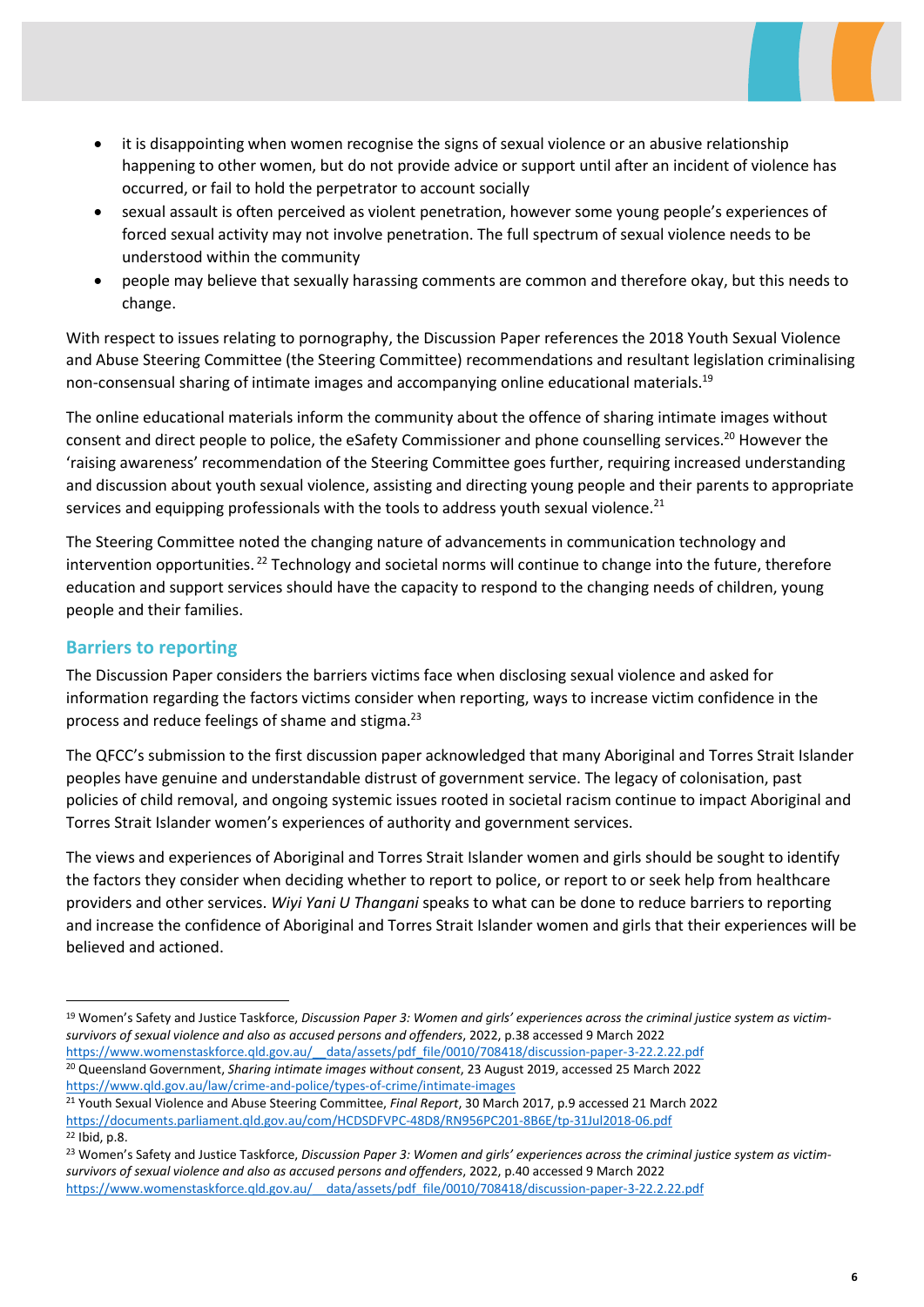

Young women told the QFCC that when considering whether to report an incident:

- they thought about what will happen when other people, like their family members or the perpetrators' family members, find out what has happened
- they considered the impact reporting an incident will have on the whole family, theirs and the perpetrators, and whether it is worth putting the family members through it
- they thought about how reporting an incident will impact them personally, whether they will be believed, whether they will be told 'told you so' if they were warned about being in a relationship with that person, or how it will impact their job or career prospects
- they thought about the likelihood that a court process will not be successful in holding the perpetrator to account, given the number of convictions are so low
- they experienced challenges when seeking support and referrals from general practitioners when they did not present as the expected or ideal victim, especially when they presented as calm and rational
- they believed the lapse in time since the sexual assault was a deterrent to reporting
- they felt they were delayed by a lack of understanding about what sexual assault is, to be confident that what happened to them was against the law.
- in some cases they did not know the identity of the perpetrator
- some young women blamed themselves thinking they had put themselves in a vulnerable position, when this was not the reality.

To overcome these barriers, the Taskforce is encouraged to consider child-friendly approaches which facilitate reporting and provide immediate holistic responses. The Barnahus model is a multidisciplinary and interagency intervention used in Scandinavia where law enforcement, criminal justice, child protective services, medical and mental health services cooperate to provide a coordinated response for child victims.<sup>24</sup> The structure of this model ensures that the child is the central focus, where the relevant services come to the child at one location to provide an immediate response.

#### Public reporting

The Taskforce raises questions in the Discussion Paper regarding the public reporting on sexual offending and domestic violence matters.<sup>25</sup> While girls and young women are more likely to be the victim in sexual violence offences and domestic violence matters, they may also perpetrate or be accused of perpetrating.

Public reporting identifying a youth offender or prohibiting a victim from telling their story are potentially harmful to the young people involved. Any framework recommended by the Taskforce must strike a balance between the rehabilitation of the youth offender, the healing of the victim-survivor and the needs of the community.

#### Youth perpetration of sexual violence

The Discussion Paper refers to the United Nations Standard Minimum Rules for the Administration of Juvenile Justice (The Beijing Rules), which describes the harmful effects on a young person of being labelled as a criminal, and the associated impact on their rehabilitation and recidivism.<sup>26</sup>

<sup>&</sup>lt;sup>24</sup> Barnahus, About Barnahus, 2021, accessed 21 March 2022 https://www.barnahus.eu/en/about-barnahus/#

<sup>&</sup>lt;sup>25</sup> Women's Safety and Justice Taskforce, Discussion Paper 3: Women and girls' experiences across the criminal justice system as victimsurvivors of sexual violence and also as accused persons and offenders, 2022, p.40-43 accessed 9 March 2022 https://www.womenstaskforce.qld.gov.au/\_\_data/assets/pdf\_file/0010/708418/discussion-paper-3-22.2.22.pdf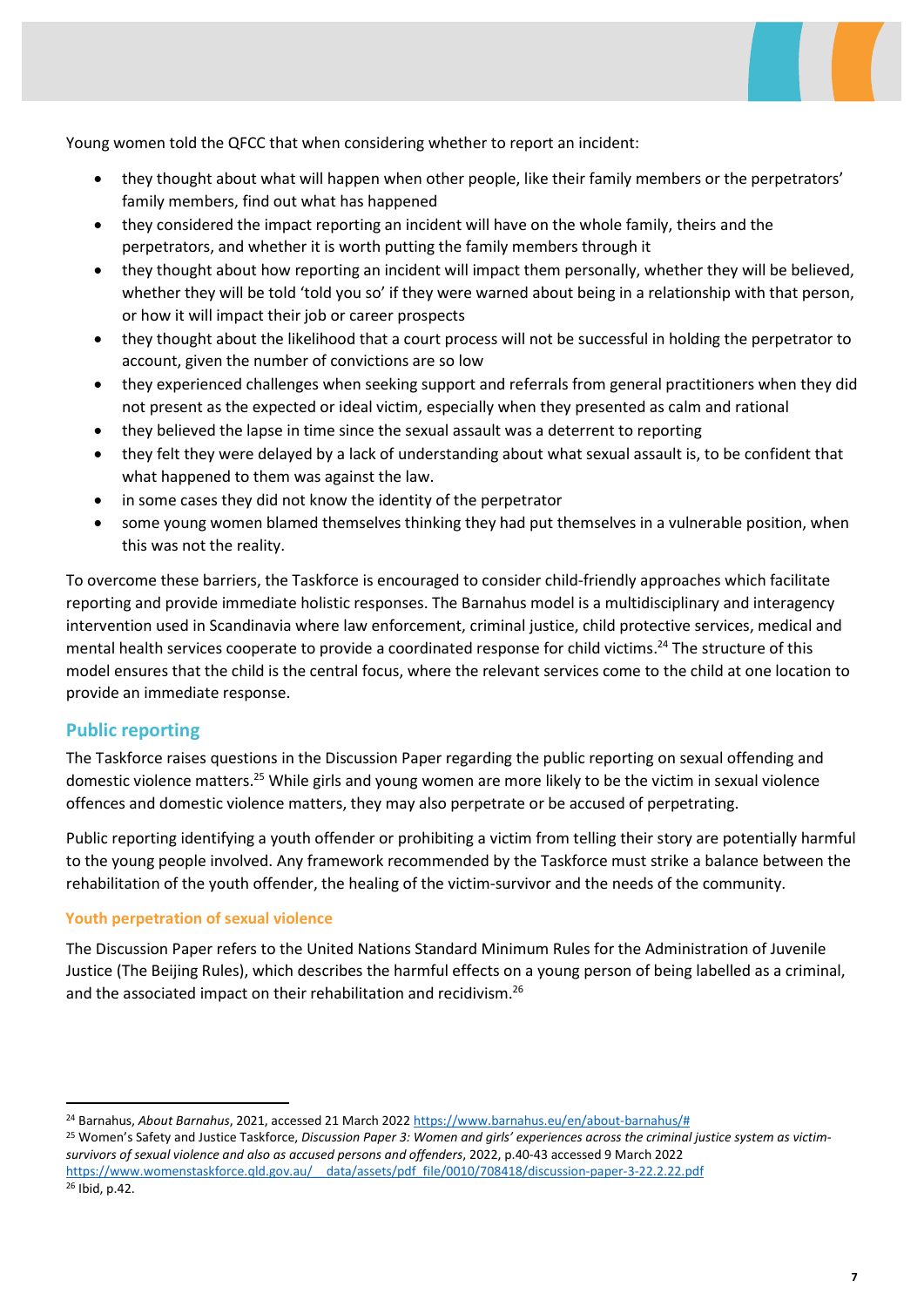The Beijing Rules also states young people who offend are particularly susceptible to stigmatisation.<sup>27</sup> The stigmatisation of young people is particularly relevant to Queensland and community perceptions of youth justice and offending.

Under the Youth Justice Act 1992 it is intended that confidential information relating to a child who has been investigated, detained, cautioned, prosecuted or sentenced for an offence remains so even after the child becomes an adult.<sup>28</sup> This provision reflects the Youth Justice Principles in that Act, which attempt to give a child the opportunity to develop in responsible, beneficial and socially acceptable ways, while recognising their need for guidance and assistance. $29$ 

While the court has discretion to allow the publication of information which would identify a child in certain circumstances, the Supreme Court of Queensland has noted:

The seriousness of the [offender's] offence is a relevant consideration, but the community also has an interest in the [offender's] rehabilitation, which would likely be prejudiced by allowing the publication of [their] identifying information.<sup>30</sup>

In addition, the Human Rights Act 2019 states that a child must be treated in a way that is appropriate for the child's age and considers the desirability of promoting their rehabilitation. $31$ 

The QFCC supports processes which enable young offenders to engage in rehabilitation and learn from concerning behaviours to prevent recidivism and ensure pro-social behaviours into their adulthood.

#### Victim survivors of sexual violence

The Discussion Paper refers to a media story from Toowoomba which noted a Crown Prosecutor stating a child victim of a sexual assault was legally prevented from telling anyone that the offender plead guilty.<sup>32</sup> The imagery of a child victim being threatened with legal action not to speak after having their experience validated is powerful.

While it may seem unlikely legal action would actually be pursued in this case, the threat itself is concerning. Legislative and international instruments are clear on the privacy and rehabilitation of young offenders, however the voices of young victim-survivors and recognition of their personal agency is often not considered in these matters.

During consultations with young women about their experiences of sexual violence, the QFCC was told that victims feel 'in the middle' as they feel unable able to tell others about their experiences until they are ready to commit to criminal proceedings. Or that they feel 'stuck' if they are in a situation where they cannot commit to criminal proceedings.

https://www.womenstaskforce.qld.gov.au/\_\_data/assets/pdf\_file/0010/708418/discussion-paper-3-22.2.22.pdf <sup>28</sup> Section 283 of the Youth Justice Act 1992.

<sup>&</sup>lt;sup>27</sup> Rule 8, United Nations Standard Minimum Rules for the Administration of Juvenile Justice (The Beijing Rules), November 1985, accessed 9 March 2022 https://www.ohchr.org/documents/professionalinterest/beijingrules.pdf; Women's Safety and Justice Taskforce, Discussion Paper 3: Women and girls' experiences across the criminal justice system as victim-survivors of sexual violence and also as accused persons and offenders, 2022, p.42 accessed 9 March 2022

<sup>29</sup> Principle 9, Schedule 1 Youth Justice Act 1992.

<sup>30</sup> R v SBU [2011] QCA 203 at [38] cited in R v SDK [2020] QCA 269 at [33]; Sections 234 and 176(3)(b) of the Youth Justice Act 1992. <sup>31</sup> Section 32(3) and 33(3) of the Human Rights Act 2019.

<sup>32</sup> Women's Safety and Justice Taskforce, Discussion Paper 3: Women and girls' experiences across the criminal justice system as victimsurvivors of sexual violence and also as accused persons and offenders, 2022, p.42-43 accessed 9 March 2022 https://www.womenstaskforce.qld.gov.au/\_\_data/assets/pdf\_file/0010/708418/discussion-paper-3-22.2.22.pdf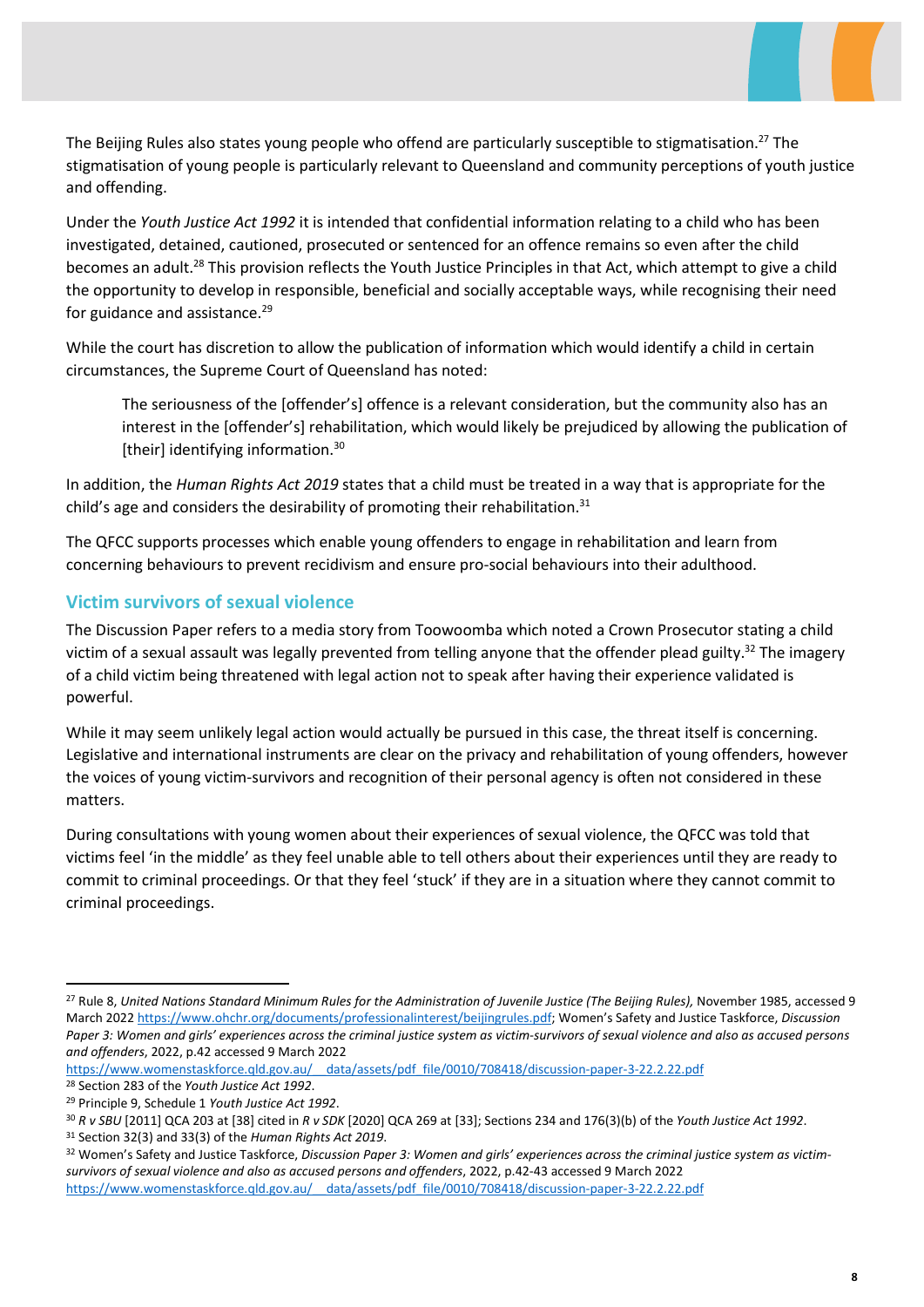The UNCRC includes a right for any child who is capable of forming their own views to express those views freely in all matters affecting them, and the right to impart information and ideas of all kinds.<sup>33</sup> In accordance with these rights, the QFCC supports processes which facilitate the autonomy of girls and young women to choose how and when their healing occurs.

The Taskforce should consider the intersection of the UNCRC when reviewing the publication provisions and definition of 'publish' under the Youth Justice Act 1992 in addressing this issue.

#### Police training

The Discussion Paper asks whether the current training provided to police officers is effective when responding to sexual violence and what training is needed to effectively address the needs of victims in these circumstances.<sup>34</sup>

In the QFCC's report Changing the Sentence: Overseeing Queensland's youth justice reforms, young people provided their experiences of interactions with police officers where first contact ranged from eight to 14 years.<sup>35</sup> The young people provided examples where police language and treatment had not been respectful.<sup>36</sup>

Young people and families told the QFCC that improvements to internal police communications between its various units was needed and in addition to advice about how they could be supported in their dealings with police.<sup>37</sup>

During consultations, young women have told the QFCC:

- one thing that could help the confidence of women and girls to report is a section within the police station dedicated to helping women and girls so they can report to someone with care and expertise
- information and education on the process of reporting an incident of sexual violence is needed, including how to proceed with a complaint later in time after if the victim was not ready to progress the matter when it was initially reported to police
- victims are sometimes unsure of where their matters are up to because police and prosecutors are not informing them of what action is being taken or giving progress updates.

The QFCC supports training and community-wide education on reporting and court processes which improves the services provided girls and young women when they report sexual violence to police.

#### Adequacy of sexual offence

The Discussion Paper provides a technical discussion on the parameters of consent in terms of its current legal definition in Queensland and considerations of changes to elements of this model.<sup>38</sup>

https://www.womenstaskforce.qld.gov.au/\_\_data/assets/pdf\_file/0010/708418/discussion-paper-3-22.2.22.pdf

35 Queensland Family and Child Commission, Changing the Sentence: Overseeing Queensland's youth justice reforms, 2021, p.86 accessed 11 March 2022 https://www.qfcc.qld.gov.au/sites/default/files/2021-

06/QFCC%20Changing%20the%20Sentence%20lo%20res%20spreads.pdf

<sup>&</sup>lt;sup>33</sup> Articles 12 and 13 of the United Nations Convention on the Rights of the Child accessed 9 March 2022 https://www.ohchr.org/en/professionalinterest/pages/crc.aspx

<sup>34</sup> Women's Safety and Justice Taskforce, Discussion Paper 3: Women and girls' experiences across the criminal justice system as victimsurvivors of sexual violence and also as accused persons and offenders, 2022, p.49 accessed 9 March 2022

<sup>36</sup> Ibid. <sup>37</sup> Ibid, p.47.

<sup>&</sup>lt;sup>38</sup> Women's Safety and Justice Taskforce, Discussion Paper 3: Women and girls' experiences across the criminal justice system as victimsurvivors of sexual violence and also as accused persons and offenders, 2022, p.50-54 accessed 9 March 2022

https://www.womenstaskforce.qld.gov.au/\_\_data/assets/pdf\_file/0010/708418/discussion-paper-3-22.2.22.pdf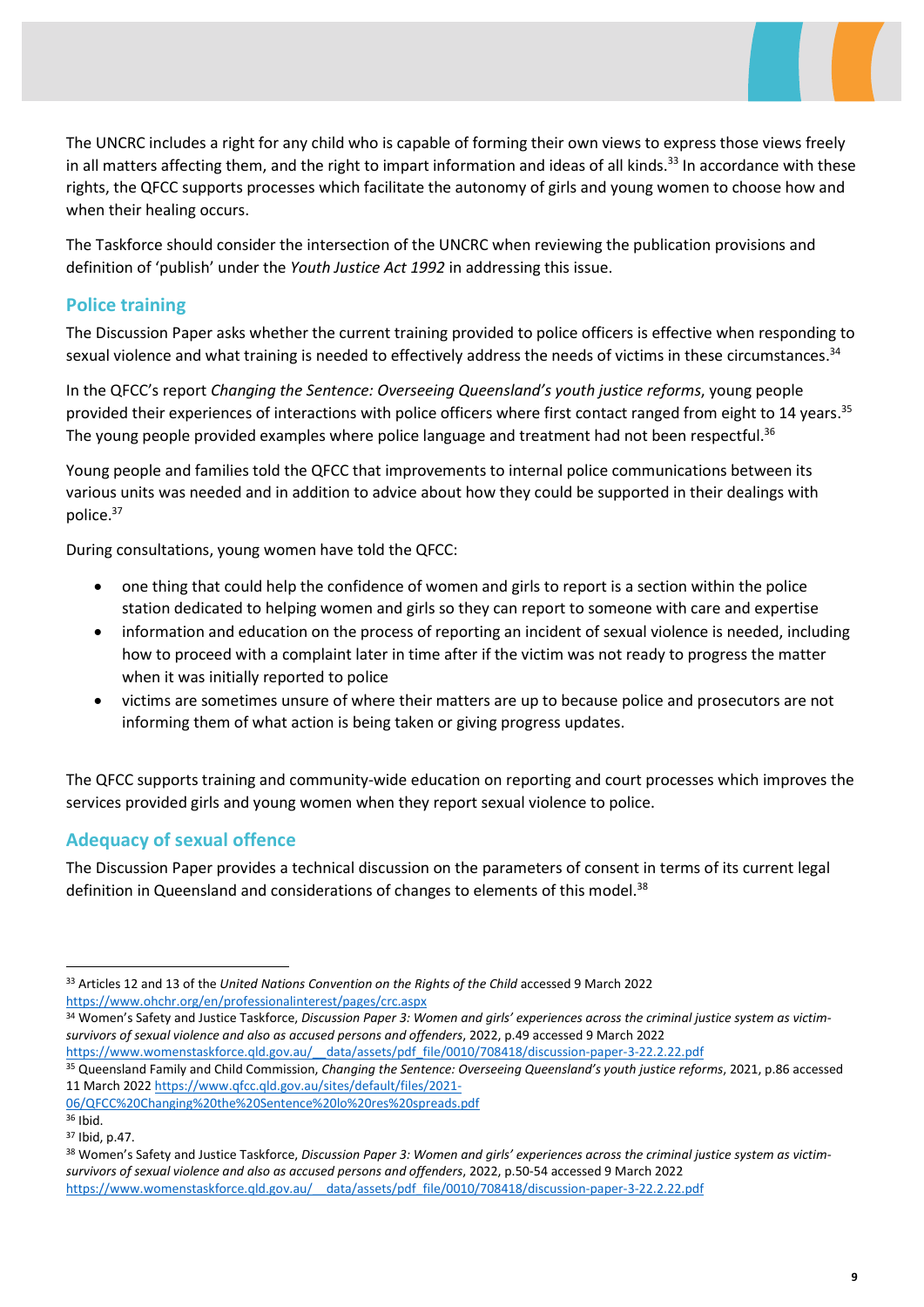The QFCC would support any improvements which provide clarity on the definition of consent, requisite protection for victims and provisions which ensure children and young people are not unduly criminalised.

#### Alternative justice models

The Discussion Paper considers the potential to use restorative justice more often in adult sexual offence cases in Queensland, noting restorative justice conferencing is currently available for youth offenders charged with some criminal offences.<sup>39</sup>

During consultations with young women about their experiences of sexual violence, the QFCC was told that outside of the justice system, rehabilitation was a way to hold people accountable.

In the QFCC's submission to the Taskforce in response to the first discussion paper, we stated children and young people who use violent or controlling behaviours should be given opportunities to take part in programs that help identify, regulate and de-escalate behaviours and take account of past trauma that may present as a backdrop for their actions.<sup>40</sup>

Any program developed should be modelled on the principles of restorative justice, prevention and early  $intervention<sup>41</sup>$ 

## Women and girls' experience of the criminal justice system as accused persons and offenders

#### Drivers of contact with criminal justice system

The Taskforce notes in the Discussion Paper that women represent the fasted growing section of the prison population and are offending at increasingly higher rates.<sup>42</sup>

Current data suggests this may not be the case for girls in Queensland. According to the Childrens Court of Queensland Annual Report 2020-21, 28 per cent of child defendants across all court levels were female, a figure which had remained constant since the 2016-2017 reporting year.<sup>43</sup>

In a recent judgement, His Honour Mac Giolla Ri reflected on the inability for systems and services to adequately respond to the needs of a 13 year old girl who exhibited offending behaviours.<sup>44</sup>

Despite the difference in offending patterns for girls and women, the drivers of contact with the criminal justice system for both cohorts include social and economic disadvantage, victimisation, health issues, and racism and inequality.<sup>45</sup> However there are some additional complexities and impacts which require consideration.

- https://www.womenstaskforce.qld.gov.au/\_\_data/assets/pdf\_file/0010/708418/discussion-paper-3-22.2.22.pdf
- 43 Childrens Court of Queensland, Annual Report 2020-21, p.18 and 21 accessed 14 March 2022 https://documents.parliament.qld.gov.au/tableoffice/tabledpapers/2021/5721T2116.pdf
- <sup>44</sup> Commissioner of Police v Jane Dean (a pseudonym) [2022] QChCM 3, accessed 28 March 2022

https://archive.sclqld.org.au/qjudgment/2022/QChCM22-003.pdf

<sup>45</sup> Women's Safety and Justice Taskforce, Discussion Paper 3: Women and girls' experiences across the criminal justice system as victimsurvivors of sexual violence and also as accused persons and offenders, 2022, p.64-67 accessed 9 March 2022 https://www.womenstaskforce.qld.gov.au/\_\_data/assets/pdf\_file/0010/708418/discussion-paper-3-22.2.22.pdf

<sup>39</sup> Ibid, p.62.

<sup>40</sup> Queensland Family and Child Commission, Submission to the Women's Safety and Justice Taskforce: Discussion Paper 1, July 2021, p.14 accessed 21 March 2022 https://www.qfcc.qld.gov.au/sites/default/files/2021-07/qfcc-submission-womens-safety-justice-taskforcediscussion-paper-1.pdf

<sup>41</sup> Ibid, p.14.

<sup>42</sup> Women's Safety and Justice Taskforce, Discussion Paper 3: Women and girls' experiences across the criminal justice system as victimsurvivors of sexual violence and also as accused persons and offenders, 2022, p.64 accessed 9 March 2022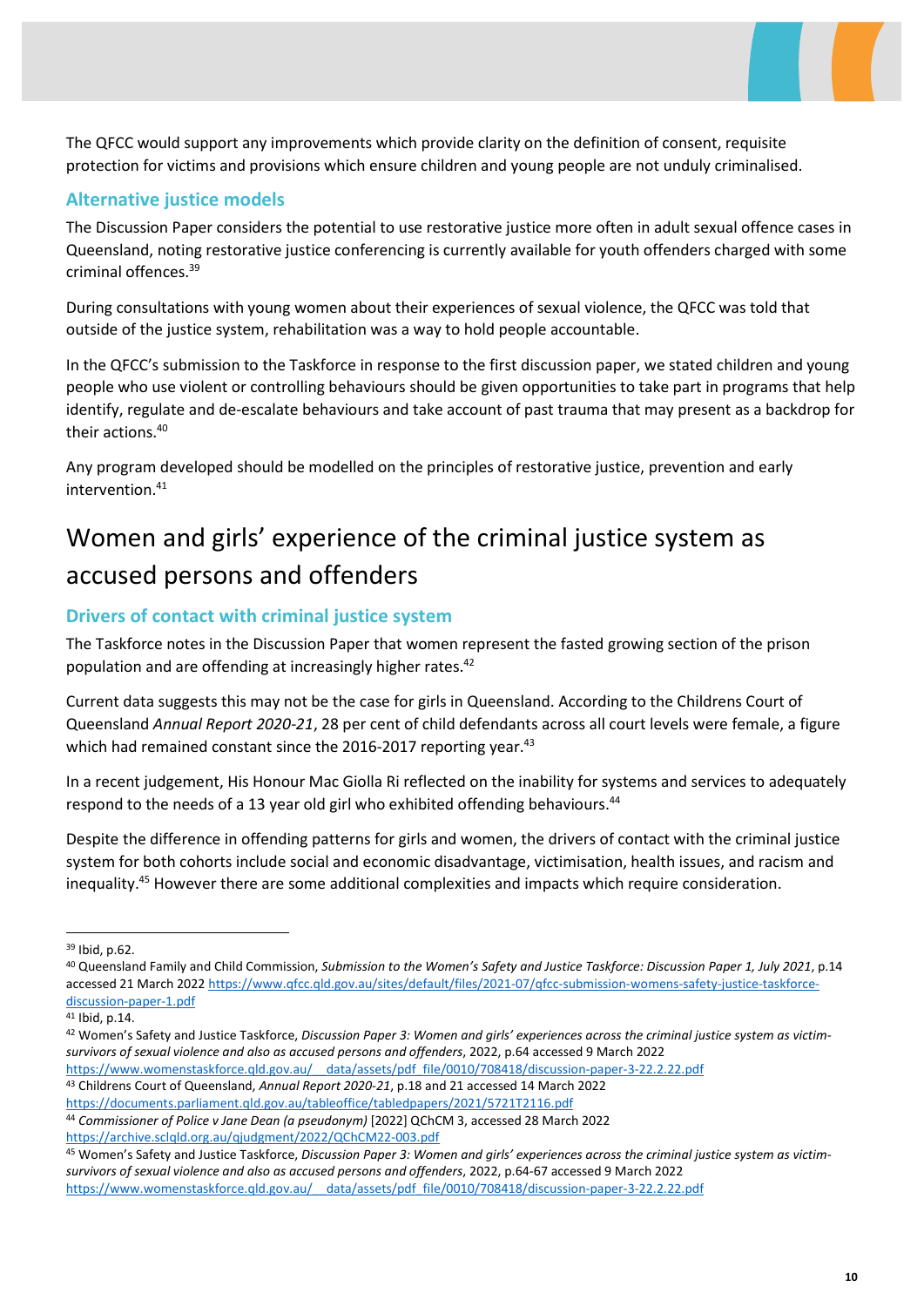A concerning statistic identified in the Queensland Child Death Register data for young people aged 10–17 years was that those who died from external causes in the last 5 years, 21 per cent had evidence of offending behaviour.<sup>46</sup> This information reflects the significant impact the criminal justice system can have on the lives of children.

### Access to legal and support services

The Discussion Paper also touches on the experiences of women and girls in accessing legal advice and support services.<sup>47</sup>

During consultations, young women told the QFCC:

- Kids Helpline was used for mental health support, however the process can take a long time when a young woman does not have access to a phone and is required to use email
- education is needed to inform young people about available support services at their school and in their local area
- much of the focus at the moment is on prevention, however people who are suffering need help now and they cannot get access to it
- education is needed to inform victims about their legal rights and legal options as sometimes legal action was not taken because they were not aware of the steps to take
- workplaces, schools and community groups are not trained or equipped to effectively manage complaints and have been unable direct victims to legal or other support services.

This information indicates improvements to support and legal service awareness and access are needed for girls and young women, as well as the broader community. The QFCC acknowledges the commitment of the Queensland Government outlined in the Queensland Women's Strategy 2022-27 to improve women's legal literacy, capability and confidence across the stages of their lives.<sup>48</sup>

### Experience of detention

The Discussion Paper seeks information regarding women and girls' experiences of being in watchhouses, custody and detention, asking what is working well and what needs to be improved.<sup>49</sup>

The QFCC has commenced a body of work in relation to the Queensland Youth Justice system called Oversight of the Youth Justice System – Upholding the rights of children, young people, and families in Queensland (the Program). The Program seeks to assess the impact of the current Youth Justice system on the wellbeing and rights of children and young people, and ultimately reduce the overall numbers of children and young people within the system.

The Program will examine the impact of systemic inequalities for children and young people by conducting culturally safe conversations with children and young people who have interacted with the Youth Justice system and analysing government and non-government data sources.

47 Women's Safety and Justice Taskforce, Discussion Paper 3: Women and girls' experiences across the criminal justice system as victimsurvivors of sexual violence and also as accused persons and offenders, 2022, p.70 accessed 9 March 2022

https://www.womenstaskforce.qld.gov.au/\_\_data/assets/pdf\_file/0010/708418/discussion-paper-3-22.2.22.pdf <sup>48</sup> Queensland Government, Queensland Women's Strategy 2022-27, 2022, p.15 accessed 31 March 2022

<sup>49</sup> Women's Safety and Justice Taskforce, Discussion Paper 3: Women and girls' experiences across the criminal justice system as victimsurvivors of sexual violence and also as accused persons and offenders, 2022, p.75-86 accessed 9 March 2022

https://www.womenstaskforce.qld.gov.au/\_\_data/assets/pdf\_file/0010/708418/discussion-paper-3-22.2.22.pdf

<sup>46</sup> Data from the Queensland Child Death Register [unpublished]

https://www.publications.qld.gov.au/dataset/womens-strategy/resource/95357068-d24b-4565-a991-7b8be088ced9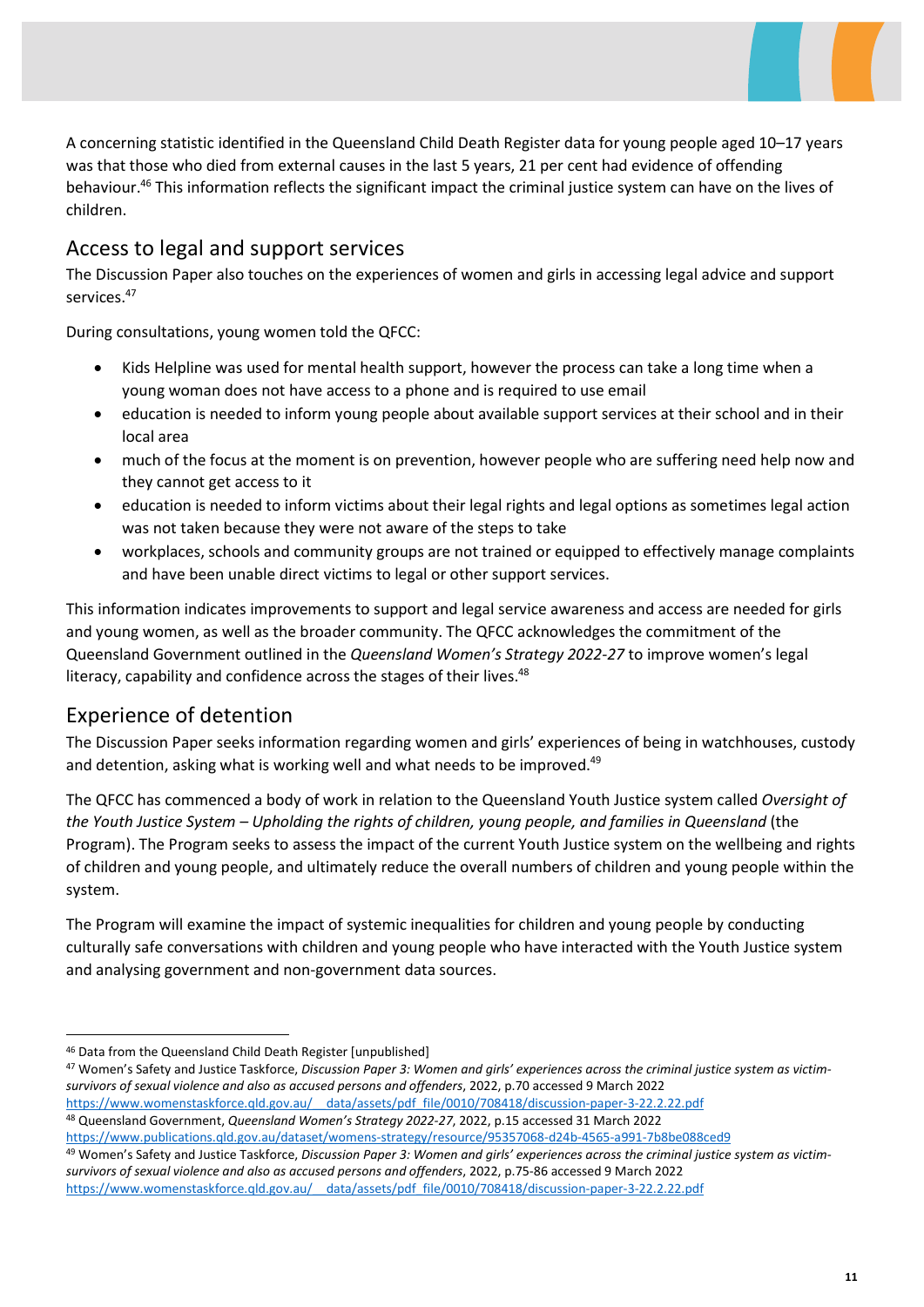To date, the QFCC has spoken with young people including girls and young women in community and detention and intend to travel to Townsville, Mackay, Mount Isa and Cairns over the coming months. The QFCC is willing to provide the Taskforce with relevant information arising from these conversations once this portion of the Program is complete.

#### Experience of reintegration

The Taskforce asks questions regarding women's and girls' experiences of transitioning back into the community after incarceration and their ability to maintain or re-establish their connection to culture when released from custody or detention.<sup>50</sup>

In the QFCC's submission to the Taskforce in response to the second discussion paper, reference was made to the Taskforce's identification of 72 per cent of female prison entrants who had previously spent time in detention, including youth detention.<sup>51</sup> Programs which support girls and young women leaving youth detention which address their risk factors of recidivism will maximise their prospects for the future.

The QFCC is aware that housing instability can be a precursor to youth crime. A 2020 evaluation of Queensland's former supervised community accommodation (SCA) program noted almost 85 per cent of young people reoffended after leaving SCA, however less than 30 per cent of young people reoffended while staying in SCA.<sup>52</sup>

In Queensland during 2020-21, the Australian Institute of Health and Welfare (AIHW) reported 5,553 young people aged between 15 and 24 years received support from specialist homelessness services.<sup>53</sup> Aboriginal and Torres Strait Islander children aged 0-14 years across Australia were more likely than non-Indigenous children to receive assistance through homeless services.<sup>54</sup>

The closure of the SCA program, the lack of affordable housing and the low vacancy rates of social housing in Queensland,<sup>55</sup> create a risk that girls in contact with the youth justice system will face increasing risks of homelessness impacting their ability to receive bail.

## The rights of children and young people

The QFCC continues to have an interest in the impacts of sexual violence on the rights of children and young people, whether victim-survivor, accused or offender.

We will continue to raise awareness, advocate and seek accountability from government to make sure girls and young women are appropriately supported when reporting sexual violence or when coming into contact with the criminal justice system.

- 06/QFCC%20Changing%20the%20Sentence%20lo%20res%20spreads.pdf; Ernst & Young, Supervised Community Accommodation Evaluation, Multi-Criteria Analysis and Policy Options Report, September 2020 p.6 accessed 31 March 2022
- https://www.cyjma.qld.gov.au/resources/dcsyw/about-us/performance-evaluation/program-eval/sca-december-2020-report.pdf 53 Australian Institute of Health and Welfare, Specialist homelessness services annual report

<sup>50</sup> Ibid, p.90.

<sup>&</sup>lt;sup>51</sup> Queensland Family and Child Commission, Submission to the Women's Safety and Justice Taskforce Discussion Paper 2, p.2 accessed 14 March 2022 https://www.qfcc.qld.gov.au/sites/default/files/2021-07/qfcc-submission-womens-safety-justice-taskforce-discussion-paper-2.PDF; Women's Safety and Justice Taskforce, Discussion paper 2: Women and girls' experience of the criminal justice system, p.27 accessed 21 March 2022 https://www.womenstaskforce.qld.gov.au/ data/assets/pdf file/0005/687614/wsjt-discussion-paper-2-final.pdf 52 Queensland Family and Child Commission, Changing the Sentence: Overseeing Queensland's youth justice reforms, 2021, p.85-86 accessed 21 March 2022 https://www.qfcc.qld.gov.au/sites/default/files/2021-

<sup>2020-21</sup>, 2021, p.60 accessed 1 April 2022 https://www.aihw.gov.au/reports/homelessness-services/specialist-homelessness-servicesannual-report/contents/young-people-presenting-alone

<sup>54</sup> Australian Institute of Health and Welfare, Australia's Children, 25 February 2022, p.299 accessed 1 April 2022 https://www.aihw.gov.au/reports/children-youth/australias-children/contents/about

<sup>55</sup> Queensland Council of Social Service, Social housing pressure explodes, 22 September 2021, accessed 1 April 2022 https://www.qcoss.org.au/social-housing-pressure-explodes/